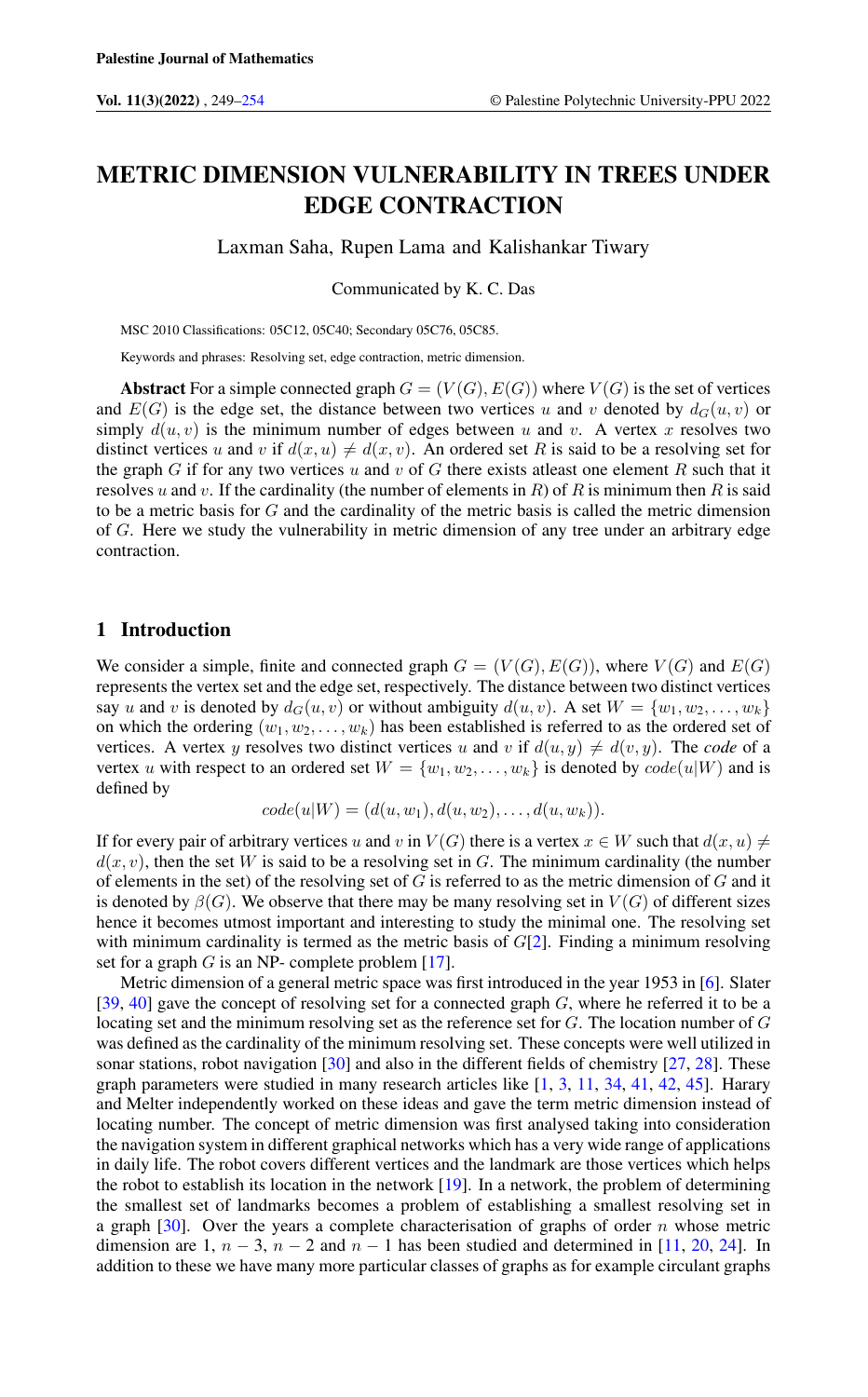[\[22\]](#page-4-11), cycles [\[11\]](#page-4-7), wheels  $[8, 9, 38]$  $[8, 9, 38]$  $[8, 9, 38]$  $[8, 9, 38]$  $[8, 9, 38]$ , fans [\[9\]](#page-4-13), unicycle graphs [\[35\]](#page-5-7), hypercubes [\[4,](#page-4-14) [5,](#page-4-15) [14,](#page-4-16) [32\]](#page-5-8), grids [\[34\]](#page-5-2), honeycomb [\[33,](#page-5-9) [44\]](#page-5-10), Jahangir graphs [\[43\]](#page-5-11), classical binomial random graph [\[5\]](#page-4-15), Sierpíski graphs[\[31\]](#page-5-12) and trees [\[11,](#page-4-7) [19,](#page-4-8) [30\]](#page-4-3).

The metric dimension of graphs which are structured out by some graph operations were studied as : line graph [\[16,](#page-4-17) [29\]](#page-4-18), Cartesian product graphs [\[10,](#page-4-19) [30,](#page-4-3) [34,](#page-5-2) [36\]](#page-5-13), corona product graphs [\[23,](#page-4-20) [45\]](#page-5-5), joint product graphs [\[8,](#page-4-12) [9,](#page-4-13) [38\]](#page-5-6), lexicographic product graphs [\[37\]](#page-5-14) and hierarchical product graphs [\[15\]](#page-4-21).

Given a tree, a vertex of degree at least 3 is called a core vertex or a core. A vertex of degree 2 is called a path vertex, and a vertex of degree 1 is called a leaf. For a core  $v$ , we often consider the subtrees created by removing  $v$  from the tree, and call them the subtrees of its neighbors or components (one subtree for each neighbour). We sometimes consider the BFS tree that is created by rooting the tree at v. If u is a vertex in T other than the root, then the parent of u is the vertex adjacent to  $u$  on the path to the root. A subtree of a neighbor of a core  $v$ , that is a path (without any cores), is called a leg (or a standard leg) of v. If a leg consists of a single vertex (that is,  $v$  is connected to a leaf), we call it a short leg, otherwise it is called a long leg. A core having at least one leg is called a stem vertex. A stem is called major if it has at least two legs otherwise is called minor stem.

In the view of T as tree rooted at w, we define a level function  $\ell$  on  $V(T)$  by  $\ell w(v) = d(w, v)$ . We simply denote the level function  $\ell_w$  by  $\ell$  when w is clear in the context. For any two vertices  $u, v \in V(T)$ , let  $\phi(u, v) = \min{\{\ell(x) : \text{where } x \text{ is on the } (u, v)\text{-path in } T\}}$ .

<span id="page-1-2"></span>**Observation 1.1.** Let  $u$  and  $v$  be two vertices of a tree  $T$ . Then the following hold:

- (a)  $d(u, v) = \ell(u) + \ell(v) 2\phi(u, v).$
- (b) u and v are in different branches if and only if  $\phi(u, v) = 0$ .

An edge contraction is an operation that removes an edge from a graph while simultaneously merging the two vertices that it previously joined. In this article, we study the vulnerability in metric dimension of any tree under an arbitrary edge contraction.

# 2 Main Results

Lemma 2.1. *The number of legs and leaves in a tree* T *are same provided the tree has at least three leaves.*

<span id="page-1-1"></span>Proposition 2.2. *For any tree* T *having at least three leaves, the following are true :*

- (a) *For every leaf* u*, there exists a unique leg adjacent to some stem vertex.*
- (b) *The legs, which are adjacent to two distinct stems, are disjoint.*

**Lemma 2.3.** Let  $R(T)$  be a resolving set of T. Then for every vertex  $w \in V(T)$ ,  $R(T)$  contains *at least one vertex from each component of*  $T \setminus \{w\}$  *with at most one exception.* 

**Proof.** Let  $N_T(w)$  be the set of all neighbours of w of T and  $N_T(w)$  contains m vertices, where  $m \geq 2$ . Then  $T \setminus \{w\}$  has m components, let they be  $C_1, C_2, \ldots, C_m$ . If possible, assume there to be at least two components  $C_i$  and  $C_j$  such that  $R(T) \cap C_i = \emptyset$  and  $R(T) \cap C_j = \emptyset$ . Then  $R(T) \subseteq V(T) \setminus (C_i \cup C_j)$ . Let  $u \in N_T(w) \cap C_i$  and  $v \in N_T(w) \cap C_j$ . We prove that  $d_T(x, u) = d_T(x, v)$  for every vertex  $x \in V(T) \setminus (C_i \cup C_j)$ . Since  $x \notin C_i \cup C_j$  and  $u, v \in N(w)$ , both the shortest paths between x to u and x to v must be via the point w because in a tree between every pair of vertices there exists a unique path. Thus  $d_T(x, u) = d_T(x, w) + 1 = d_T(x, v)$ when  $x \in V(T) \setminus (C_i \cup C_j)$ . Therefore there exists no vertices in  $R(T)$  that resolve u and v, which is a contradiction. Hence we get the result.  $\Box$ 

<span id="page-1-0"></span>**Corollary 2.4.** Let s be a stem vertex of T having m legs  $L_1$ ,  $L_2$ , ...,  $L_m$ . Then for every *resolving set* R *of* T *the following are true :*

- $(a)$   $R \cap L_i \neq \emptyset$  *for all*  $i \in \{1, 2, \ldots, m\}$  *with at most one exception.*
- (b) R contains at least  $m 1$  vertices from the legs adjacent to s.

<span id="page-1-3"></span>**Theorem 2.5.** For any tree  $T$ ,  $\beta(T) \ge n_l(T) - n_s(T)$ , where  $n_l(T)$  and  $n_s(T)$  denote the sets of *all leaves and all stem vertices in* T*, respectively.*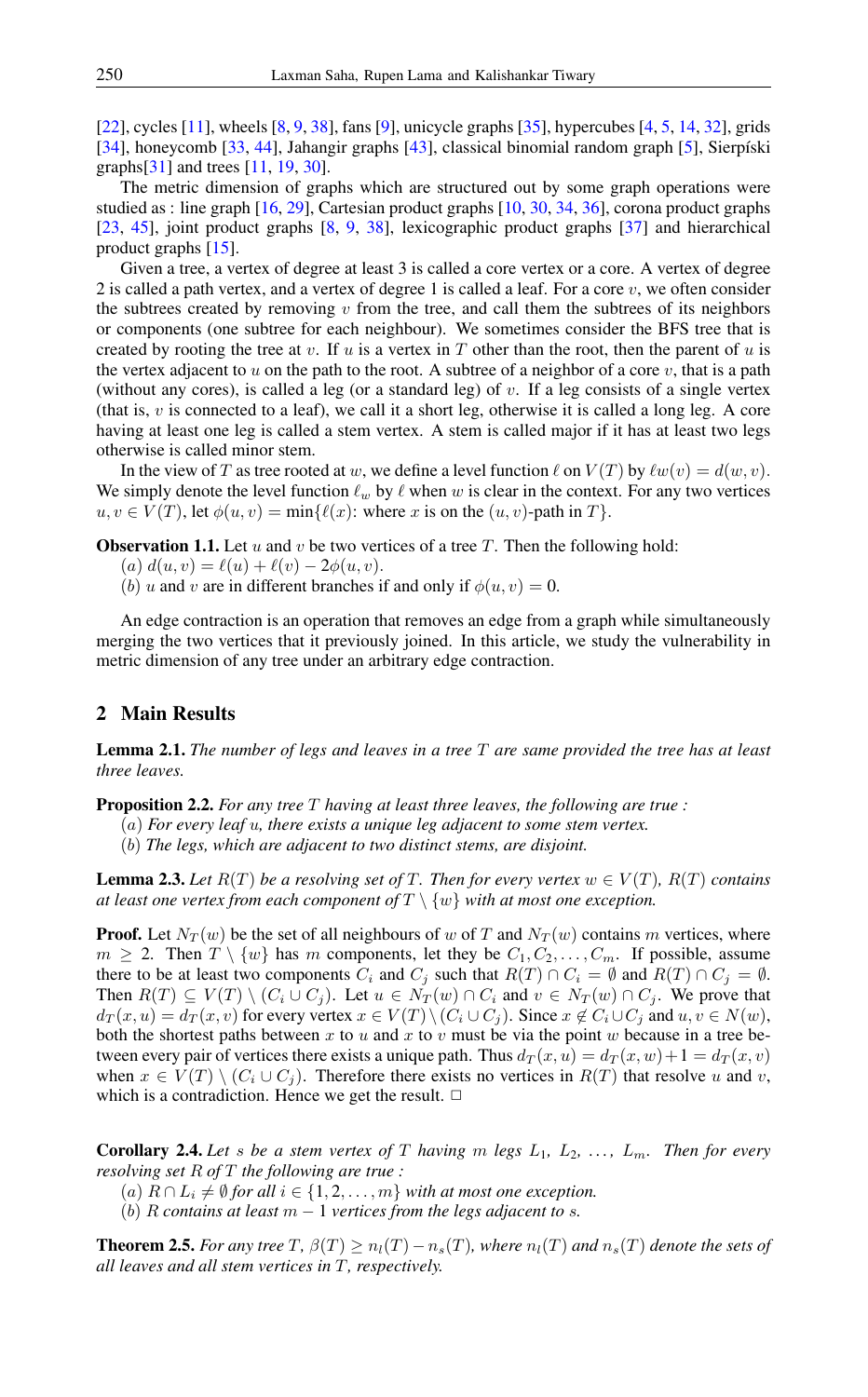**Proof.** Let R be an arbitrary resolving set of T. Assume T has  $m$  stem vertices and they are  $s_1, s_2, \ldots, s_m$ , i.e.,  $S = \{s_1, s_2, \ldots, s_m\}$ . Let  $n_i$  denotes the number of legs adjacent to  $s_i$ . Then  $\sum_{i=1}^{m} n_i = n_i(T)$ . By using Corollary [2.4,](#page-1-0) for each  $i \in \{1, 2, ..., m\}$ , R contains at least  $n_i - 1$ *i*=1 vertices from the legs hanged on  $s_i$ . Again Proposition [2.2](#page-1-1) [2.2,](#page-1-1) gives that the legs adjacent to different stem vertices are disjoint and so R contains at least  $\sum_{n=1}^{m}$  $\sum_{i=1}^{n} (n_i - 1)$  vertices. Therefore,

$$
|R| \ge \sum_{i=1}^{m} n_i - m = n_l(T) - n_s(T)
$$

and this is true for every resolving set R of T. Thus we obtain the result.  $\Box$ 

#### <span id="page-2-0"></span>Lemma 2.6. *Every tree with at least one core vertex must contains a major stem vertex.*

**Proof.** Let T be a tree and v be a core vertex (i.e., deg(v)  $\geq$  3) in T. Root the tree at v. If every component of  $T \setminus \{v\}$ , does not contains any core vertex, then v itself a major stem vertex. Thus we assume at least one component, say, C, of  $T \setminus \{v\}$  must contains a core vertex. Let w be a core vertex in C which is at largest distance from v. Since deg(w)  $\geq$  3, so it has at least two children, say  $w_1$  and  $w_2$ . Then the components  $C^w(w_1)$  and  $C^w(w_2)$  of  $T \setminus \{w\}$  containing  $w_1$ and  $w_2$ , respectively, do not contain a core vertex, otherwise it would give w is not a core vertex of maximum depth. Therefore,  $C^w(w_1)$  and  $C^w(w_2)$  are legs of w and consequently w is a major stem vertex of  $T$ .  $\Box$ 

Corollary 2.7. *Let* T *be a tree and* v *be a core which is not a major stem. Each component of*  $T \setminus \{v\}$  contains at least one major stem vertex of  $T$  with at most one exception.

**Proof.** Let deg $(v) = m$ . Then  $T \setminus \{v\}$  has m components, say,  $T_1, T_2, \ldots, T_m$ . Since v is not a major stem, so each component of  $T \setminus \{v\}$  contains at least one core vertex except one (say  $T_m$ ). Since each  $T_{\ell}$ ,  $1 \leq \ell \leq m - 1$  contains core vertices, applying Lemma [2.6](#page-2-0) each of these subtrees must contains major stem vertices and hence we obtain our result.  $\Box$ 

<span id="page-2-1"></span>Lemma 2.8. *Let* T *be a tree with at least one core vertex and* R(T) *be a collection of vertices of* T by taking exactly one from each of  $\log(s) - 1$ , where  $\log(s)$  is the number of legs at s. Then  $R(T)$  *is a resolving set of* T *with cardinality*  $n_l(T)$  *and*  $n_s(T)$ *.* 

**Proof.** To prove  $R(T)$  is a resolving set, we have to show for every pair of vertices u and v in T, there exists at least one element, say x, in  $R(T)$  such that  $d_T(x, u) \neq d_T(x, v)$ . Let  $x \in R(T)$ be a fixed element and  $u, v$  be two arbitrary vertices of T that are not resolved by x. Then  $d_T(x, u) = d_T(x, v)$ . We consider the following two cases

*Case-I:* x, u and v all lie on a same path. Since  $x \in R(T)$ , so x lies on a leg L of some major stem, say s. Let T be rooted at s. Since  $d_T(x, u) = d_T(x, v)$  and x, u and v are lie on a same path, it follows that at least one of  $u$  and  $v$  must be on the leg  $L$  and exactly one vertex will be at deeper level than  $x$  along the path  $L$ . With no loss of generality, we assume that  $u$  lies on a path L which is deeper level than the level of v. Then  $d_T(s, u) > d_T(s, v)$ . Let  $w \in L$  be a vertex adjacent to s. Since T is not a path,  $R(T)$  consists a vertex y from  $T - \{sw\}$ . In the following we calculate the distances of u and v from y by using Observation [1.1.](#page-1-2)

$$
d_T(y, u) = d_T(y, s) + d_T(s, u)
$$
  
\n
$$
d_T(y, v) = d_T(y, s) + d_T(s, v) - 2\phi(y, v).
$$

Since  $d_T(s, u) > d_T(s, v)$ , from the above equations we have  $d_T(y, u) \neq d_T(y, v)$ , i.e., y resolve  $u$  and  $v$ .

*Case-II:* x, u and v are in different path. Since  $d_T(x, u) = d_T(x, v)$  and x, u and v are in different paths, it follows that the  $xu$ -path and  $xv$ -path intersect to a vertex (unique vertex), say w. Then w is core vertex and  $d_T(w, u) = d_T(w, v)$ . Let  $T_u$  and  $T_v$  be two components of  $T \setminus \{w\}$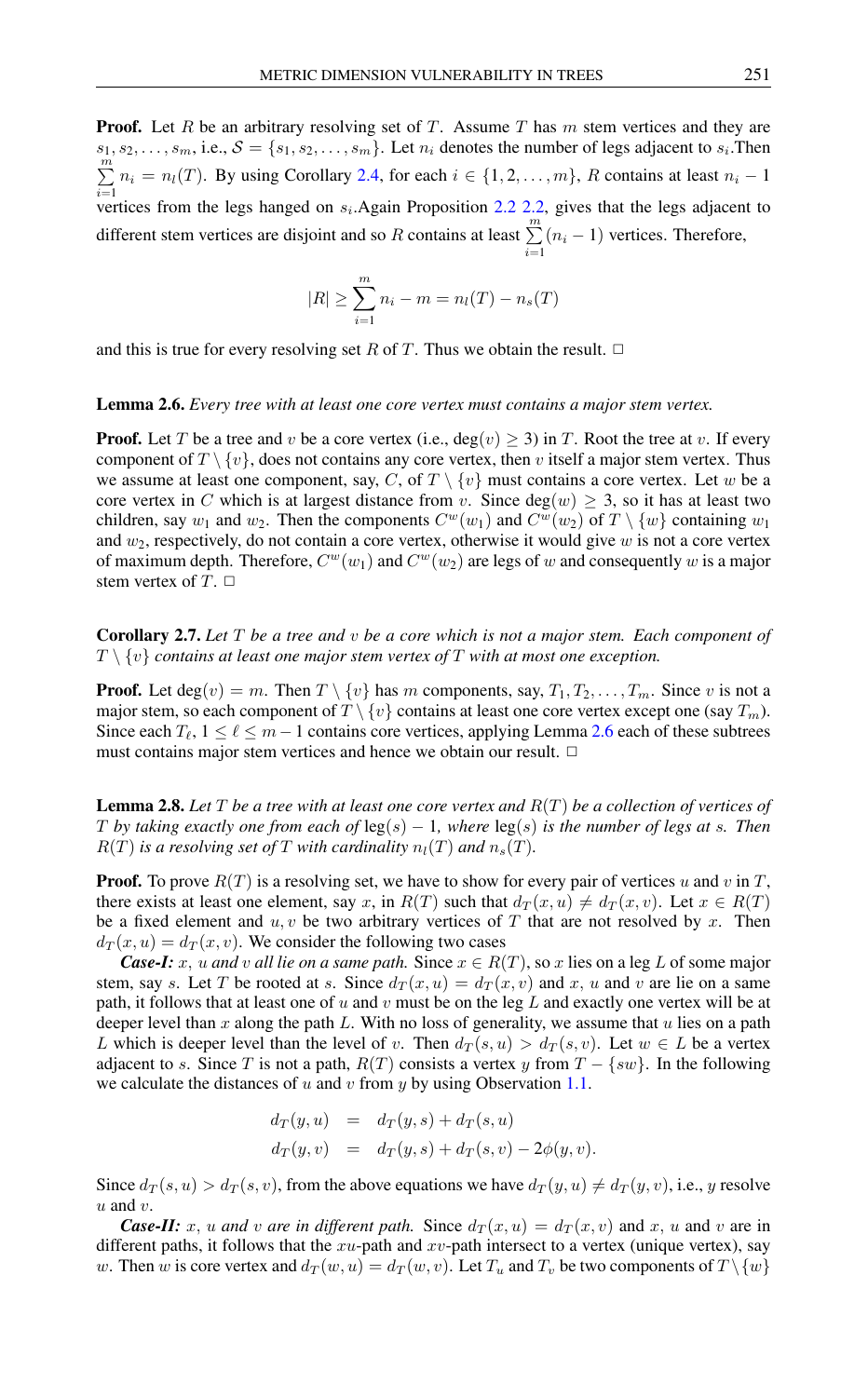containing u and v, respectively. From the construction of R and Lemma [2.6,](#page-2-0) for every core  $w$ , R contains at least one element from each component of  $T - \{v\}$  with one exception. With no loss of generality, we assume  $R(T)$  contains an element z from the component  $T_u$ . Our claim, z resolve u and v. In view of Observation [1.1,](#page-1-2) the distances of u and v from z are given by

$$
d_T(z, u) = d_T(z, w) + d_T(w, u) - 2\phi(z, u)
$$
  

$$
d_T(z, v) = d_T(z, w) + d_T(w, v).
$$

Since the vertex z lies on a leg of t and both the vertices z and u lie in the component of  $T_u$ ,  $\phi(z, u) \geq 1$ . Also  $d_T(w, u) = d_T(w, v)$ . Thus the above two equations show that  $d_T(z, u) \neq 0$  $d_T(z, v)$ , i.e., z resolve u and v. On account of Case-I and Case-II, we get  $R(T)$  is a resolving set of  $T. \Box$ 

<span id="page-3-2"></span>**Theorem 2.9.** For a tree T with at least one core,  $\beta(T) = n_l(T) - n_s(T)$ , where  $n_l(T)$  and  $n_s(T)$  *denote the number of legs and stem vertices in*  $T$ *, respectively.* 

**Proof.** The result follows immediately from Theorem [2.5](#page-1-3) and Lemma [2.8.](#page-2-1)  $\Box$ 

**Theorem 2.10.** Let T be a tree and  $e = (u, v)$  be an edge in T. Then

$$
\beta(T \cdot e) = \begin{cases} \beta(T \cdot e), & \text{if both } u \text{ and } v \text{ are stem vertices;} \\ \beta(T) - 1, & \text{if one of } u \text{ and } v \text{ is a leaf and other one is minor stem;} \\ \beta(T), & \text{otherwise.} \end{cases}
$$

**Proof.** For a tree T, let  $n_{\ell}(T)$  and  $n_s(T)$  be the number of leaves and stems in T. Then applying Theorem [2.9,](#page-3-2) we have  $\beta(T) = n_{\ell}(T) - n_{s}(T)$ . Since  $e = (u, v)$  be an edge in T, so both the vertices u and v can not be leaf of T, i.e., at most one of u and v can be a leaf. For  $x \in \{u, v\}$ , let  $n_x$  be the number of legs hanging at x. Let w be the merging vertex in  $T \cdot e$ . Then the total legs at w in  $T \cdot e$  is  $n_u + n_v$ , provided no one of u and v is a leaf. Moreover, if no one of u and v is a leaf, then  $T \cdot e$  and  $T$  have same number of leaves, indeed they are same leaves. Thus if both u and v are stem vertices, then  $n_{\ell}(T \cdot e) = n_{\ell}(T)$  and  $n_s(T \cdot e) = n_s(T) - 1$  and hence applying Theorem [2.9,](#page-3-2) we have  $\beta(T \cdot e) = n_{\ell}(T \cdot e) - n_s(T \cdot e) = n_{\ell}(T) - n_s(T) + 1 = \beta(T) + 1$ . Again if one of u and v, say u, is a stem and v is neither a stem nor a leaf, then  $n_\ell(T \cdot e) = n_\ell(T)$  and  $n_s(T \cdot e) = n_s(T)$  (here the merging vertex w will be a stem in place of v with same number of legs). Thus in this case, we have  $\beta(T \cdot e) = \beta(T)$ . Now we assume one of u and v, say v, is a leaf. Then the number of leafs and stem vertices in  $T \cdot e$  are given by

$$
n_s(T \cdot e) = \begin{cases} n_s(T) - 1, & \text{if } u \text{ is a minor stem;} \\ n_s(T), & \text{otherwise.} \end{cases}
$$

and

$$
n_{\ell}(T \cdot e) = n_{\ell}(T) - 1.
$$

Thus if one of u and v is a leaf, then  $\beta(T \cdot e) = \beta(T)$  when the other is a minor stem; and  $\beta(T \cdot e) = \beta(T) - 1$  if the other is not a minor stem. This completes the proof of the result.  $\Box$ 

# Acknowledgement

We would like to thank the anonymous referees for providing helpful comments that led to a significant improvement of the paper. The first author is also thankful to the Science and Engineering Research Board (DST), India for its financial support (Grant No. CRG/2019/006909)

## <span id="page-3-0"></span>References

<span id="page-3-1"></span>[1] R. F. Bailey and K. Meagher, On the metric dimension of Grassmann graphs, *Discrete Math. Theor. Comput. Sci.* 13(4), 97–104 (2011).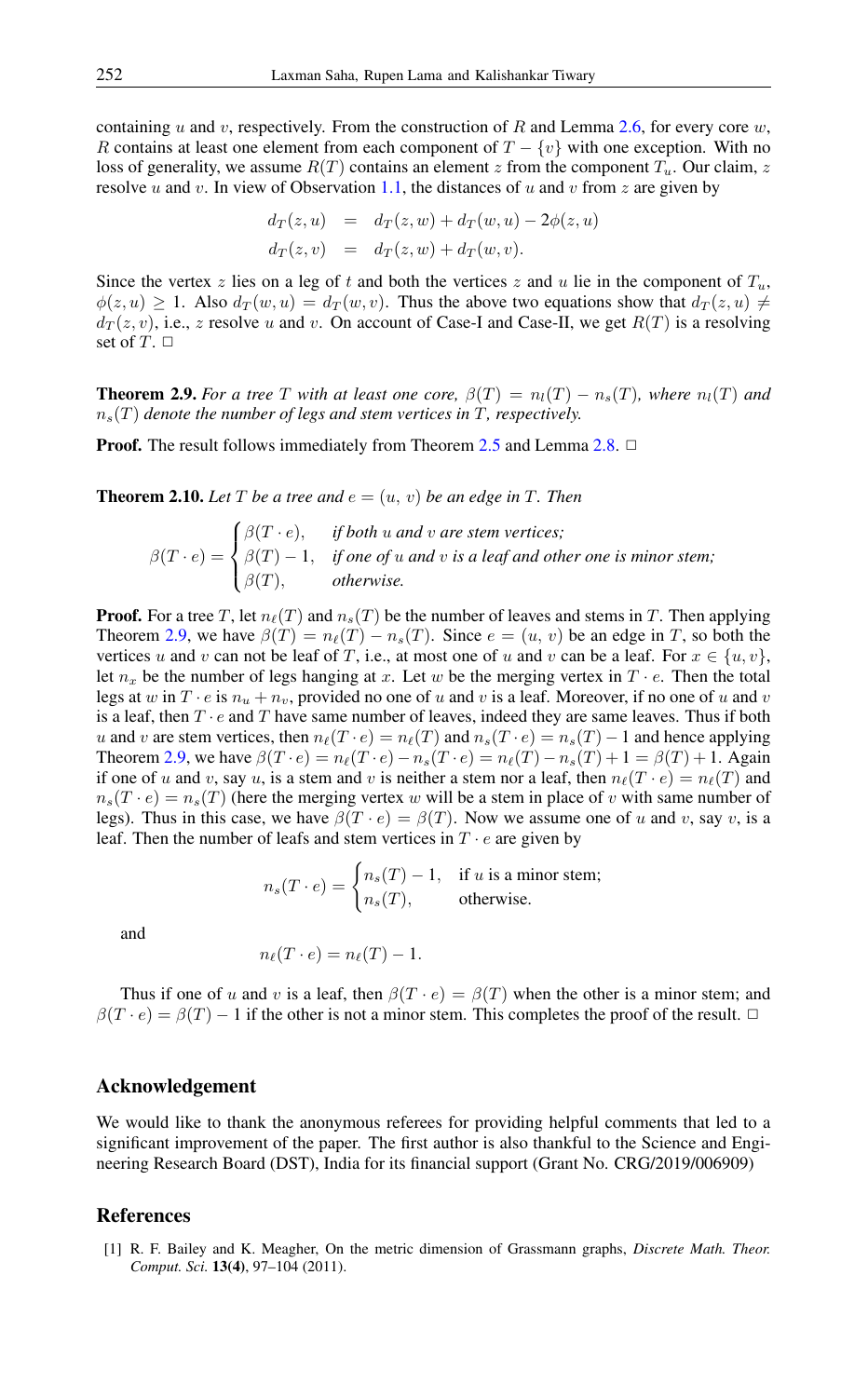- <span id="page-4-0"></span>[2] M. Baca, E. T. Baskoro, A. N. M. Salman, S. W. Saputro and D. Suprijanto, On metric dimension of regular bipartite graphs, *B. Math. Soc. Sci. Math.* 54, 15–28 (2011).
- <span id="page-4-6"></span>[3] M. Basak, L. Saha, G. Das and K. Tiwary, Fault-tolerant metric dimension of circulant graphs  $C_n(1, 2, 3)$ , *Theor. Comput. Sci.* 817, 66-79 (2020).
- <span id="page-4-14"></span>[4] A. F. Beardon, Resolving the hypercube, *Discret. Appl. Math.* 161, 1882–1887 (2013).
- <span id="page-4-15"></span>[5] B. Bollobas, D. Mitsche and P. Pralat, Metric dimension for random graphs, *Electron. J. Comb.* 20(4), 1–19 (2013).
- <span id="page-4-2"></span>[6] L. M. Blumenthal, *Theory and Applications of Distance Geometry*, Oxford University Press, Oxford, UK (1953).
- [7] A. Borchert and S. Gosselin, The metric dimension of circulant graphs and Cayley hypergraphs, *Util. Math.* 106, 125–147 (2018).
- <span id="page-4-12"></span>[8] P. S. Buczkowski, G. Charrtrand, C. Poisson and P. Zhang, On k-dimension graphs and their bases, *Period. Math. Hung.* 46, 9–15 (2003).
- <span id="page-4-13"></span>[9] J. Caceres, C. Harnando, M. Mora, M. L. Puertes, I .M. Pelayo, C. Seara and D. R. Wood, On the metric dimension of some families of graphs, *Electron. Notes Discrete Math.* 22, 129–133 (2005).
- <span id="page-4-19"></span>[10] J. Caceres, C. Harnando, M. Mora, M. L. Puertes, I. M. Pelayo, C. Seara and D. R. Wood, On The metric Dimension Of Cartesian Products Of Graphs, *SIAM J. Discrete Math.* 21, 423–441 (2007).
- <span id="page-4-7"></span>[11] G. Chartrand, L. Eroh, M. A. Johnson and O. R. Oellermann, Resolvability in graphs and the metric dimension of a graph, *Discret. Appl. Math.* 105(1-3), 99–113 (2000).
- [12] G. Chartrand and P. Zhang, The theory and applicatons of resolvability in graphs: A survey, In Proc. 34 Southeastern International Conf. on Combi-natorics, Graph Theory and Computing, *Congr. Numer.* 160, 47–68 (2003).
- [13] M. A. Chaudhry, I. Javaid and M. Salman, Fault-tolerant metric and partition dimension of graphs, *Util. Math.* 83, 187–199 (2010).
- <span id="page-4-16"></span>[14] P. Erdös and A. Rényi, On two problems of information theory, *Magyar Tud. Akad. Nat. Kutat Int. Kzl.* 8, 229–243 (1963).
- <span id="page-4-21"></span>[15] M. Feng and K. Wang, On The Metric Dimension And Fractional Metric Dimension Of The Hierahical Product Of The Graphs, *Appl. Anal. Discrete Math.* 7, 302–313 (2013).
- <span id="page-4-17"></span>[16] M. Feng and K. Wang, On the metric dimension of line graphs, *Discret. Appl. Math.* 161, 802–805 (2013).
- <span id="page-4-1"></span>[17] M. R. Garey and D. S. Johnson, Computers and Intractability, A guide to the Theory of NP-Completeness, *W.H. Freeman.* 48, 498–500 (1983).
- [18] C. Grigorious, P. Manuel, M. Miller, B. Rajan and S. Stephen, On the metric dimension of circulant and harary graphs, *Appl. Math. Comput.* 248, 47–54 (2014).
- <span id="page-4-8"></span>[19] F. Harary and R. A. Melter, On the metric dimension of a graph, *Ars Comb.* 2, 191–195 (1976).
- <span id="page-4-9"></span>[20] C. Hernando, M. Mora, I. M. Pelayo, C. Seara and D. B. Wood, Extremal Graph Theory for Metric Dimension and Diameter, *Electron. J. Comb.* 17, 1–28 (2010).
- [21] C. Hernando, M. Mora, P. J. Slater and D. R. Wood, Fault-Tolerant Metric Dimension of Graphs, volume V, *Ramanujan Math. Society Lecture Notes.* 5, 81–85 (2008).
- <span id="page-4-11"></span>[22] M. Imran, A. Baig, S. A. U. H. Bokhary and I. Javaid, On the metric dimension of circulant graphs, *Appl. Math. Lett.* 25(3), 320–325 (2012).
- <span id="page-4-20"></span>[23] H. Iswadi, E. T. Baskoro and R. Simanjuntak, On the metric dimension of corona product of graphs, *Far East J. Math. Sci.* 52, 155–170 (2011).
- <span id="page-4-10"></span>[24] M. Jannesari and D. Omoomi, Charcterisation of n-Vertex Graphs with Metric Dimension n-3, *Comput. Math. Appl.*, 61(9), 2793–2798 (2011).
- [25] I. Javaid, M. T. Rahim and K. Ali, Families of regular graphs with constant metric dimension. *Util. Math.* 75, 21–33 (2008).
- [26] I. Javaid, M. Salman, M. A. Chaudhry and S. Shokat, Fault-Tolerance in Resolvability, *Util. Math.* 80, 263–275 (2009).
- <span id="page-4-4"></span>[27] M. Johnson, Browsable structure-activity datasets, in: R. Carbo-Dorca, P. Mezey (Eds), *Proceedings of the Advances in Molecuar Similarity, chap.8., JAI Press Inc, Stamford, Connecticut.* 153–170 (1988).
- <span id="page-4-5"></span>[28] M. Johnson, Structure-activity maps for visualizing the graph variables arising in drug design, *J. Biopharm. Stat.* 3(2, 203–236 (1993).
- <span id="page-4-18"></span>[29] D. J. Kelin and E. Yi, A Comparision on Metric Dimension of Graphs, Line Graphs and Line graphs of the Subdivision Graphs, *Eur. j. pure appl. math.* 5, 302–316 (2012).
- <span id="page-4-3"></span>[30] S. Khuller, B. Raghavachari and A. Rosenfeld, Landmarks in graphs, *Discrete Appl. Math.* 70(3), 217–229 (1996).